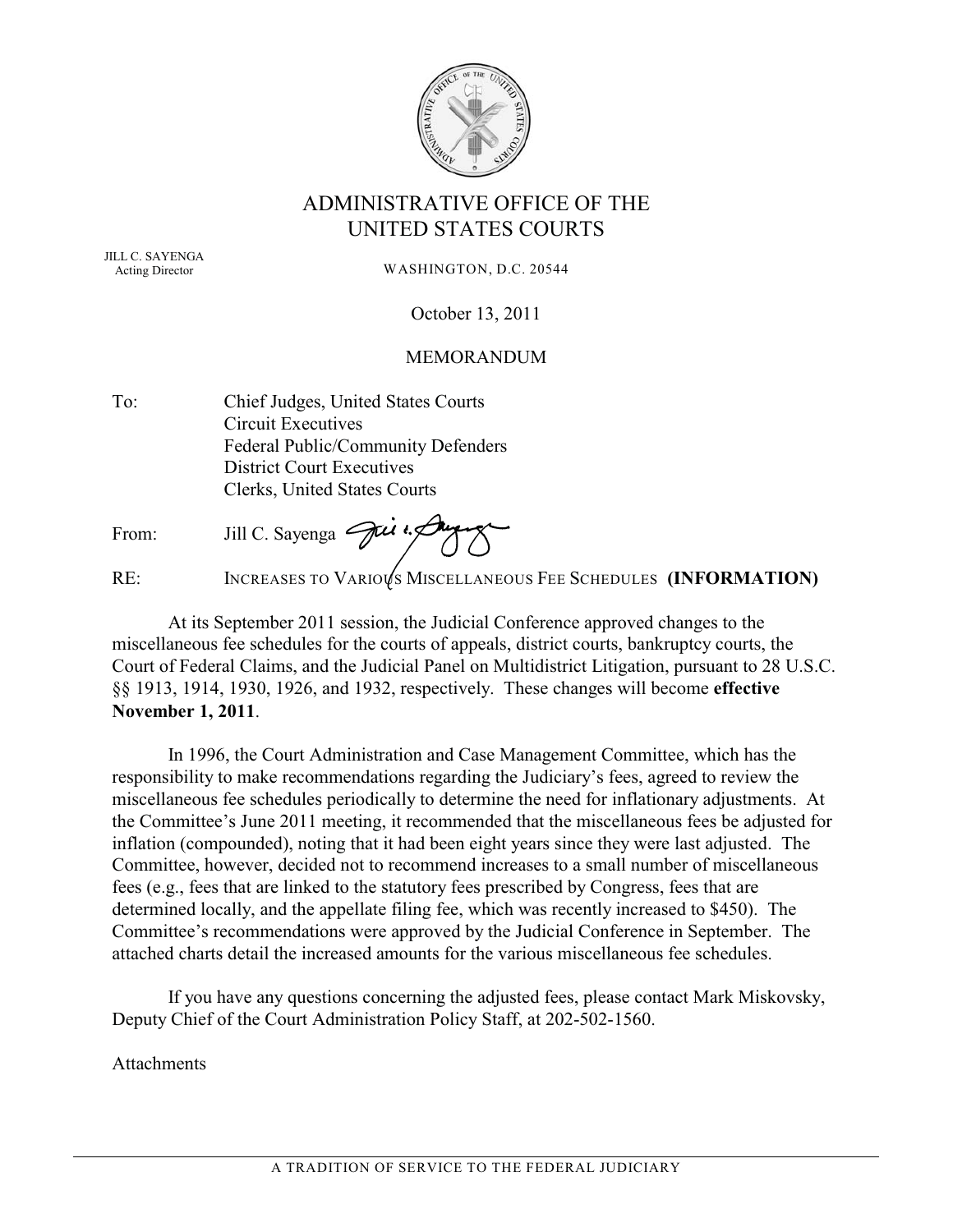# **Court of Appeals Miscellaneous Fee Schedule (28 U.S.C. § 1913)**

|             |                                      | Current Fee | Approved New Fee |
|-------------|--------------------------------------|-------------|------------------|
| Item No. 2: | Record Search                        | \$26.00     | \$30.00          |
| Item No. 3: | Certification                        | \$9.00      | \$11.00          |
| Item No. 5: | Audio Recording                      | \$26.00     | \$30.00          |
| Item No. 6: | Record Reproduction                  | \$71.00     | \$83.00          |
| Item No. 7: | Record Retrieval Fee                 | \$45.00     | \$53.00          |
| Item No. 8: | <b>Returned Check Fee</b>            | \$45.00     | \$53.00          |
|             | Item No. 13: Attorney Admission Fee/ | \$150.00    | \$176.00         |
|             | Certificate of Good Standing         | \$15.00     | \$18.00          |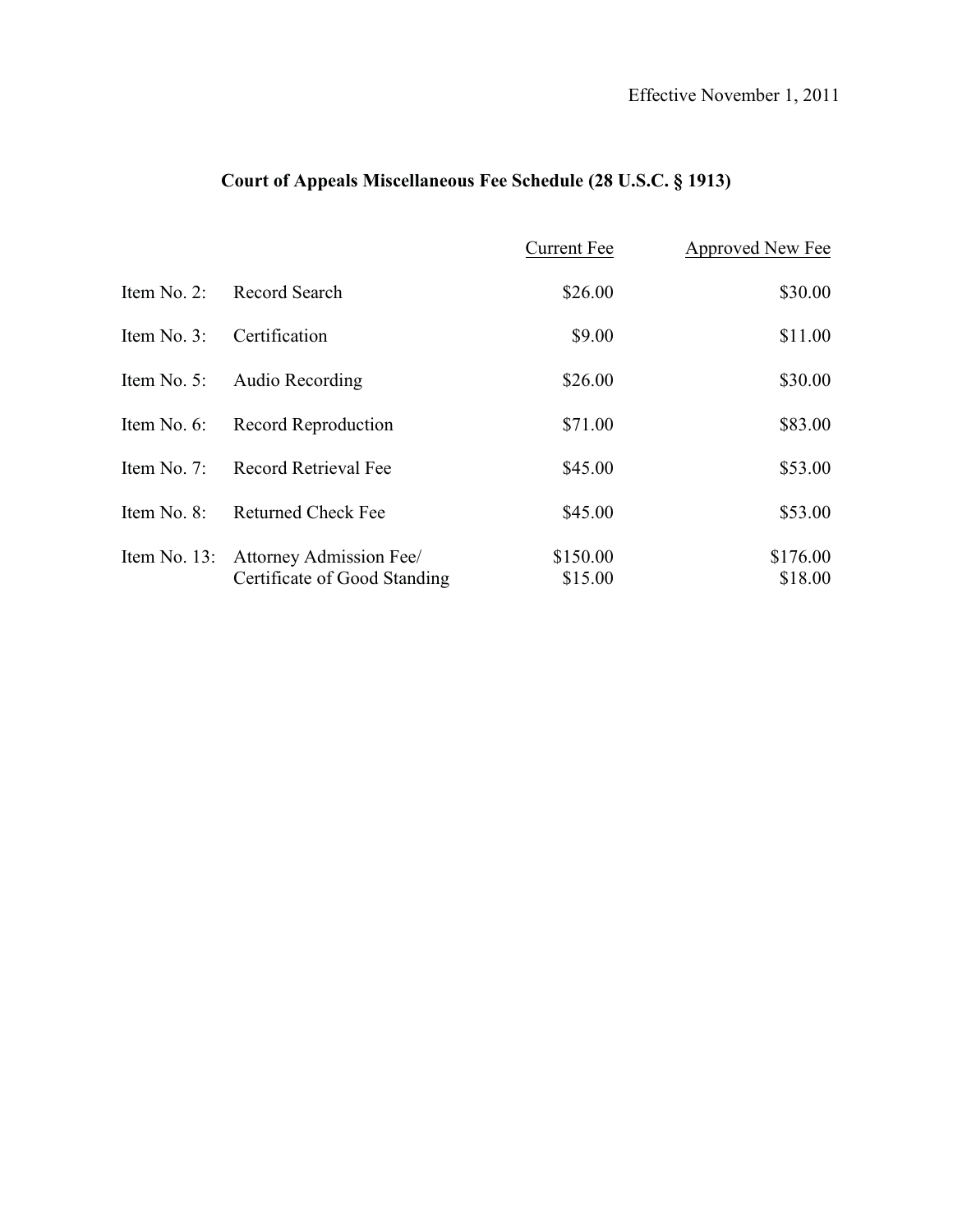# **District Court Miscellaneous Fee Schedule (28 U.S.C. § 1914)**

|              |                                                         | <b>Current Fee</b>  | Approved New Fee    |
|--------------|---------------------------------------------------------|---------------------|---------------------|
| Item No. 1:  | Document Filing/Indexing                                | \$39.00             | \$46.00             |
| Item No. 2:  | Record Search                                           | \$26.00             | 30.00               |
| Item No. 3:  | Certification                                           | \$9.00              | \$11.00             |
| Item No. 5:  | Audio Recording                                         | \$26.00             | \$30.00             |
| Item No. 6:  | Microfiche                                              | \$5.00              | \$6.00              |
| Item No. 7:  | Record Retrieval Fee                                    | \$45.00             | \$53.00             |
| Item No.8:   | <b>Returned Check Fee</b>                               | \$45.00             | \$53.00             |
| Item No. 9:  | Misdemeanor Appeal                                      | \$32.00             | \$37.00             |
| Item No. 10: | Attorney Admission Fee/<br>Certificate of Good Standing | \$150.00<br>\$15.00 | \$176.00<br>\$18.00 |
|              | Item No. 13: Cuban Liberation Civil Filing Fee          | \$5,431.00          | \$6,355.00          |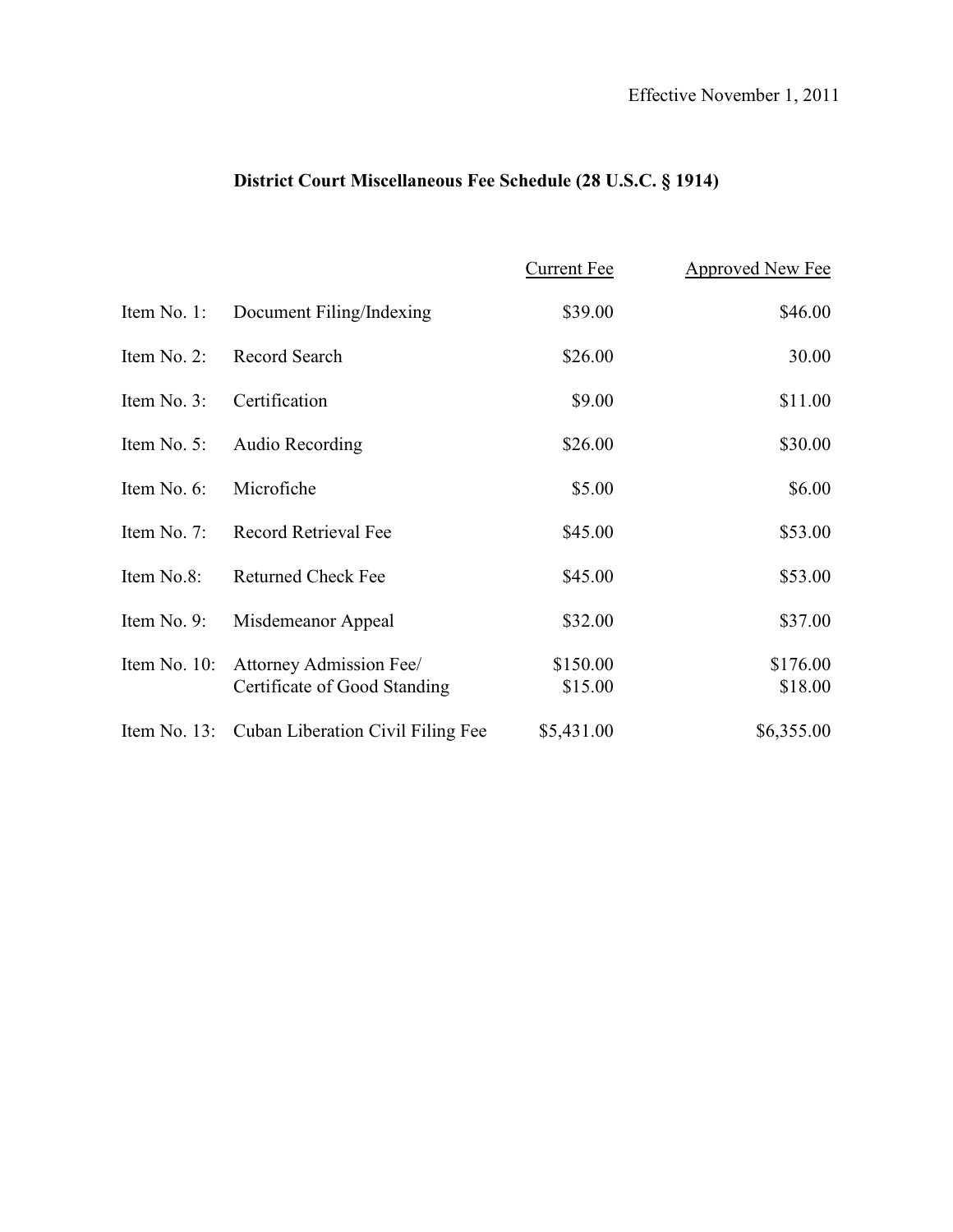### **Bankruptcy Court Miscellaneous Fee Schedule (28 U.S.C. § 1930)**

|                 |                                            | <b>Current Fee</b>   | Approved New Fee       |
|-----------------|--------------------------------------------|----------------------|------------------------|
| Item No. 2:     | Certification/<br>Exemplification          | \$9.00<br>\$18.00    | \$11.00<br>\$21.00     |
| Item No. 3:     | <b>Audio Recording</b>                     | \$26.00              | \$30.00                |
| Item No. 4:     | <b>Amended Bankruptcy Schedules</b>        | \$26.00              | \$30.00                |
| Item No. 5:     | Record Search                              | \$26.00              | \$30.00                |
| Item No. 6:     | <b>Adversary Proceeding Fee</b>            | \$250.00             | \$293.00               |
| Item No. 7:     | Document Filing/Indexing                   | \$39.00              | \$46.00                |
| Item No. 8:     | Title 11 Administrative Fee                | \$39.00              | \$46.00                |
| Item No. $12$ : | <b>Record Retrieval Fee</b>                | \$45.00              | \$53.00                |
|                 | Item No. 13: Returned Check Fee            | \$45.00              | \$53.00                |
| Item No. 14:    | Notice of Appeal Fee/<br>Direct Appeal Fee | \$250.00<br>\$200.00 | \$293.00<br>$$157.00*$ |
|                 | Item No. 19: Lift/Stay Fee                 | \$150.00             | \$176.00               |

\* The approved increase in the notice of appeal fee necessitates that the supplemental direct appeal fee be reduced to ensure that the total fee for filing a direct appeal does not exceed the established appellate filing fee of \$450.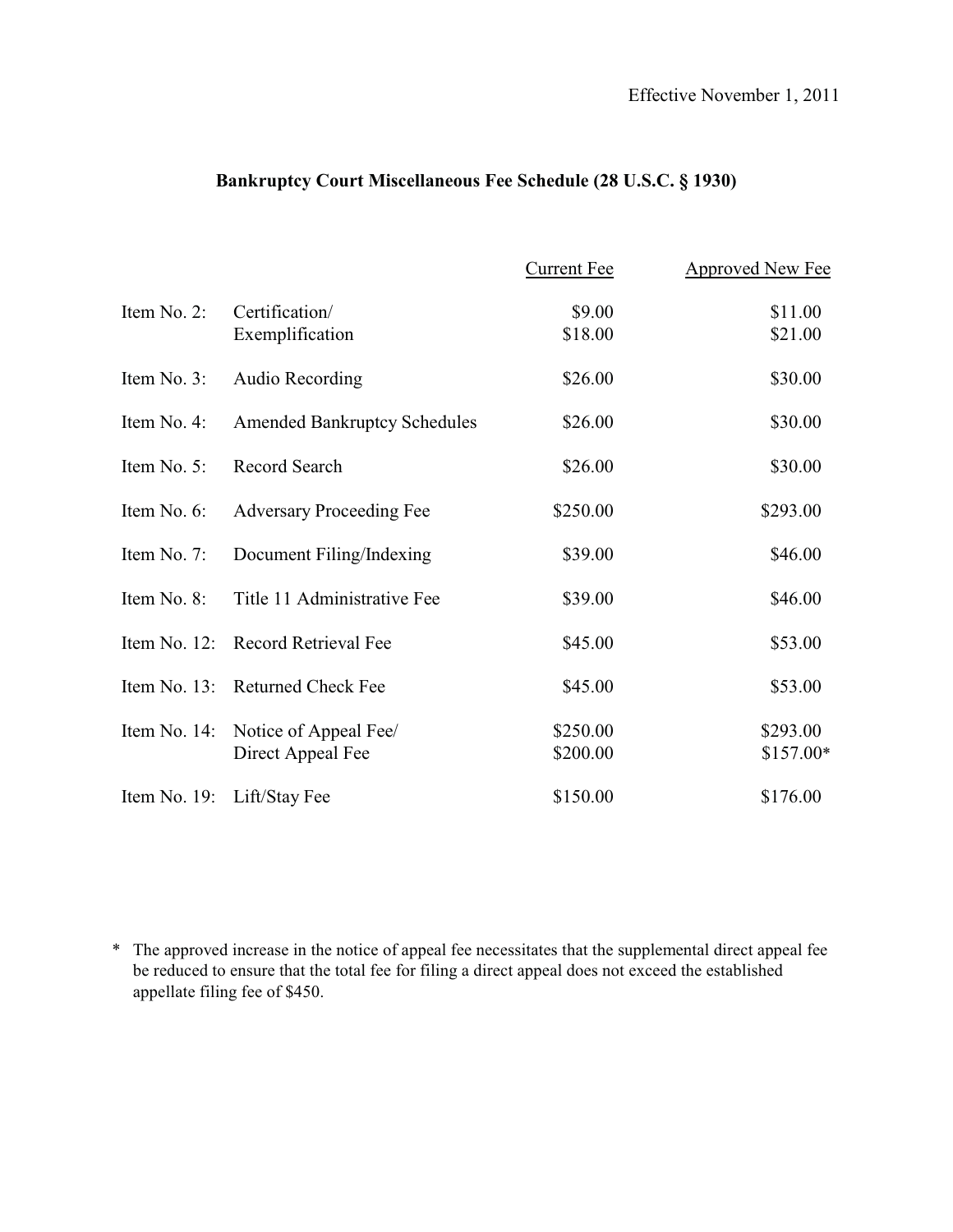|  | United States Court of Federal Claims Miscellaneous Fee Schedule (28 U.S.C. § 1926) |  |  |  |
|--|-------------------------------------------------------------------------------------|--|--|--|
|--|-------------------------------------------------------------------------------------|--|--|--|

|               |                                                         | <b>Current Fee</b>  | Approved New Fee    |
|---------------|---------------------------------------------------------|---------------------|---------------------|
| Item No. 3:   | Certification                                           | \$9.00              | \$11.00             |
| Item No. 4:   | Attorney Admission Fee/<br>Certificate of Good Standing | \$150.00<br>\$15.00 | \$176.00<br>\$18.00 |
| Item No. 5:   | Sale of Monthly Listing of<br>Court Orders and Opinions | \$19.00             | \$22.00             |
| Item No. $7:$ | <b>Returned Check Fee</b>                               | \$45.00             | \$53.00             |
| Item No. 9:   | Audio Recording                                         | \$26.00             | \$30.00             |
| Item No.10:   | Document Filing/Indexing                                | \$39.00             | \$46.00             |
|               | Item No. 11: Record Retrieval Fee                       | \$45.00             | \$53.00             |